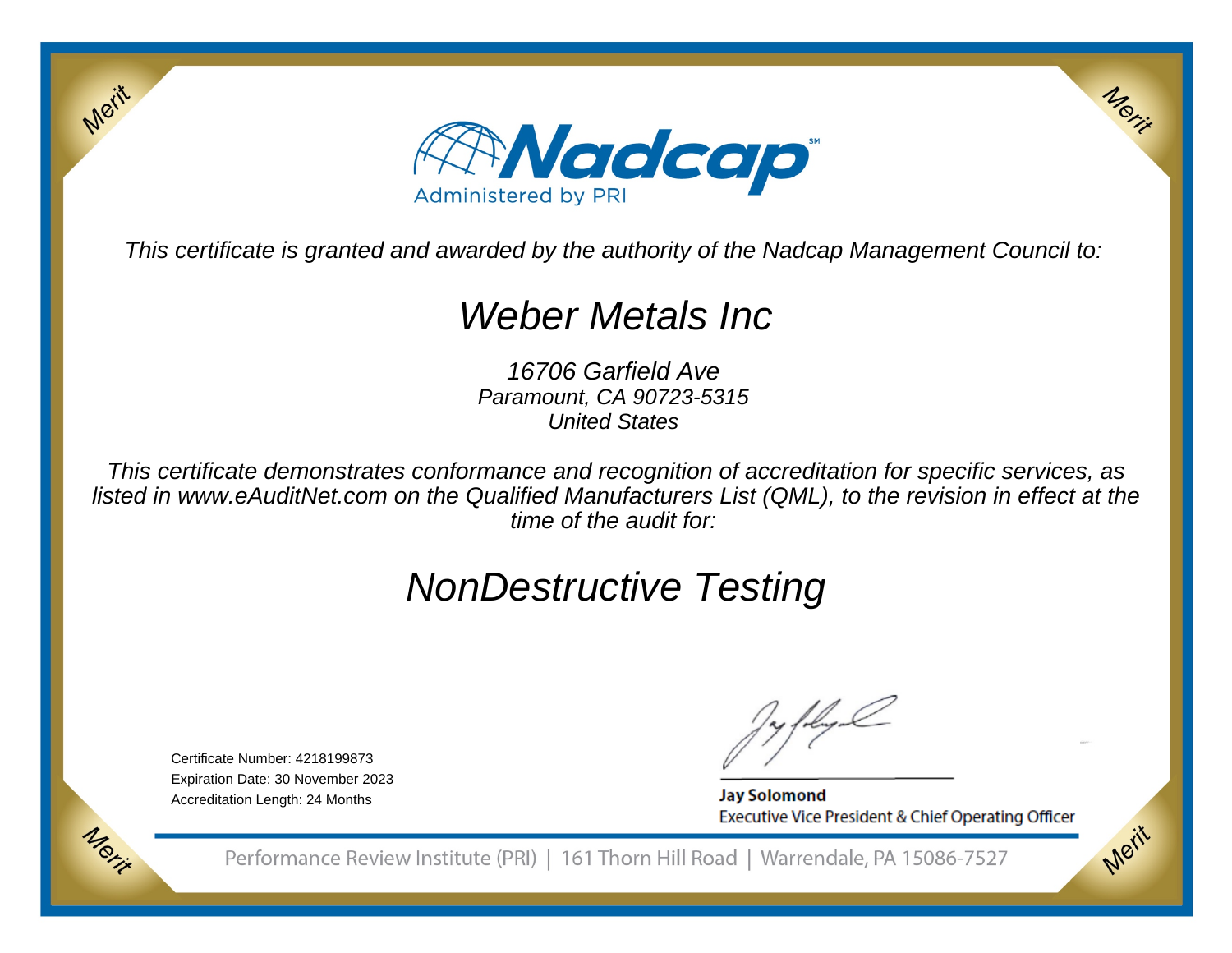

### **SCOPE OF ACCREDITATION**

### **NonDestructive Testing**

#### **Weber Metals Inc** 16706 Garfield Ave Paramount, CA 90723-5315

This certificate expiration is updated based on periodic audits. The current expiration date and scope of accreditation are listed at: www.eAuditNet.com - Online QML (Qualified Manufacturer Listing).

In recognition of the successful completion of the PRI evaluation process, accreditation is granted to this facility to perform the following:

## **AC7000 - AUDIT CRITERIA FOR NADCAP ACCREDITATION**

**AC7108/2 Rev G - Nadcap Audit Criteria for Etch Inspection Processes (Anodic Etch, Blue Etch Anodize, Macrostructure, Nital/Temper) – Download checklist from Chem Processing (to be used on audits on/after 11 October 2020)**

Pre–Penetrant Etch Immersion pre

**AC7114 Rev P - Nadcap Audit Criteria for NonDestructive Testing (NDT) Auditees Accreditation Program (to be used on/AFTER 24-Oct-2021)**

**AC7114S Rev O - Nadcap Supplemental Audit Criteria for NonDestructive Testing (NDT) Auditees Accreditation Program (to be used on audits on/after 05-January-2020)**

- S–U11 The Boeing Company
- S–U12 Leonardo S.P.A. Divisione Velivoli
- S–U13 Bombardier
- S–U14 SAFRAN
- S–U16 Bell Helicopter
- S–U17 Sikorsky Aircraft
- S–U26 Collins Aerospace (Goodrich)
- S–U4 Lockheed Martin
- S–U8 Airbus Commercial Aircraft
- S–U9 Textron Aviation

# **AC7114/1 Rev N - Nadcap Audit Criteria for NonDestructive Testing Facility Penetrant Survey (to be used on/after 02 May 2021)**

**AC7114/1S Rev O - Nadcap Supplemental Audit Criteria for NonDestructive Testing Facility Penetrant Survey (to be used on audits on/AFTER 12-Dec-2021)**